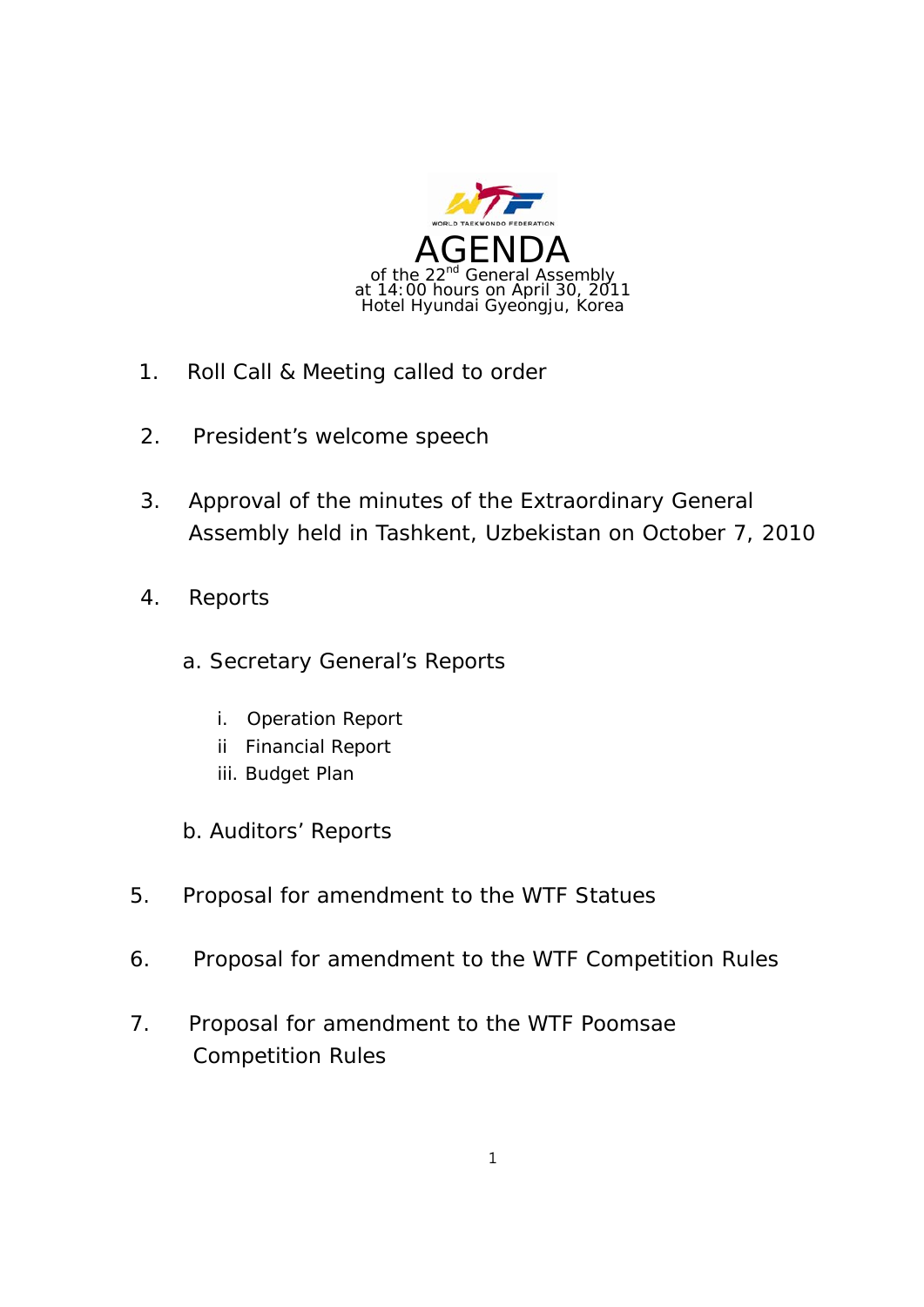- 8. Announcement of host sites and dates for;
	- a. The 21<sup>st</sup> WTF Men's World Taekwondo Championships & the 14<sup>th</sup> WTF Women's World Taekwondo Championships
	- b. 7<sup>th</sup> WTF World Taekwondo Poomsae Championships
- 9. Approval of new memberships
- 10. Progress report from the Organizing Committees
	- a. World Qualification Tournament for the Taekwondo Competitions of the 2012 London Olympic Games
	- b. Taekwondo Competitions of the 2012 London Olympic Games
	- c. The 9<sup>th</sup> World Junior Taekwondo Championships
	- d. 2012 World Cup Taekwondo Team Championships & the 3rd WTF World Para-Taekwondo Championships
	- e. The 6<sup>th</sup> WTF World Taekwondo Poomsae Championships
- 11. Special presentations
	- a. 'Sai Sampun Sarnfun Taekwondo' with orphanages -Mr. Pimol Srivikorn, President of Taekwondo Association of Thailand
	- b. Taekwondo for youth with special needs & Taekwondo as an obligatory high school course -Mrs. Maria Borello Castillo, WTF Council member -General Sergio Arnoldo Camargo Muralles, President, Guatemalan Olympic Committee
	- c. Board breaking for charity -Mr. Seung Hyung Lee, President, American Taekwondo United
	- d. Taekwondo for the disabled -Mr. Michael Sirota, Sirota's Alchyma